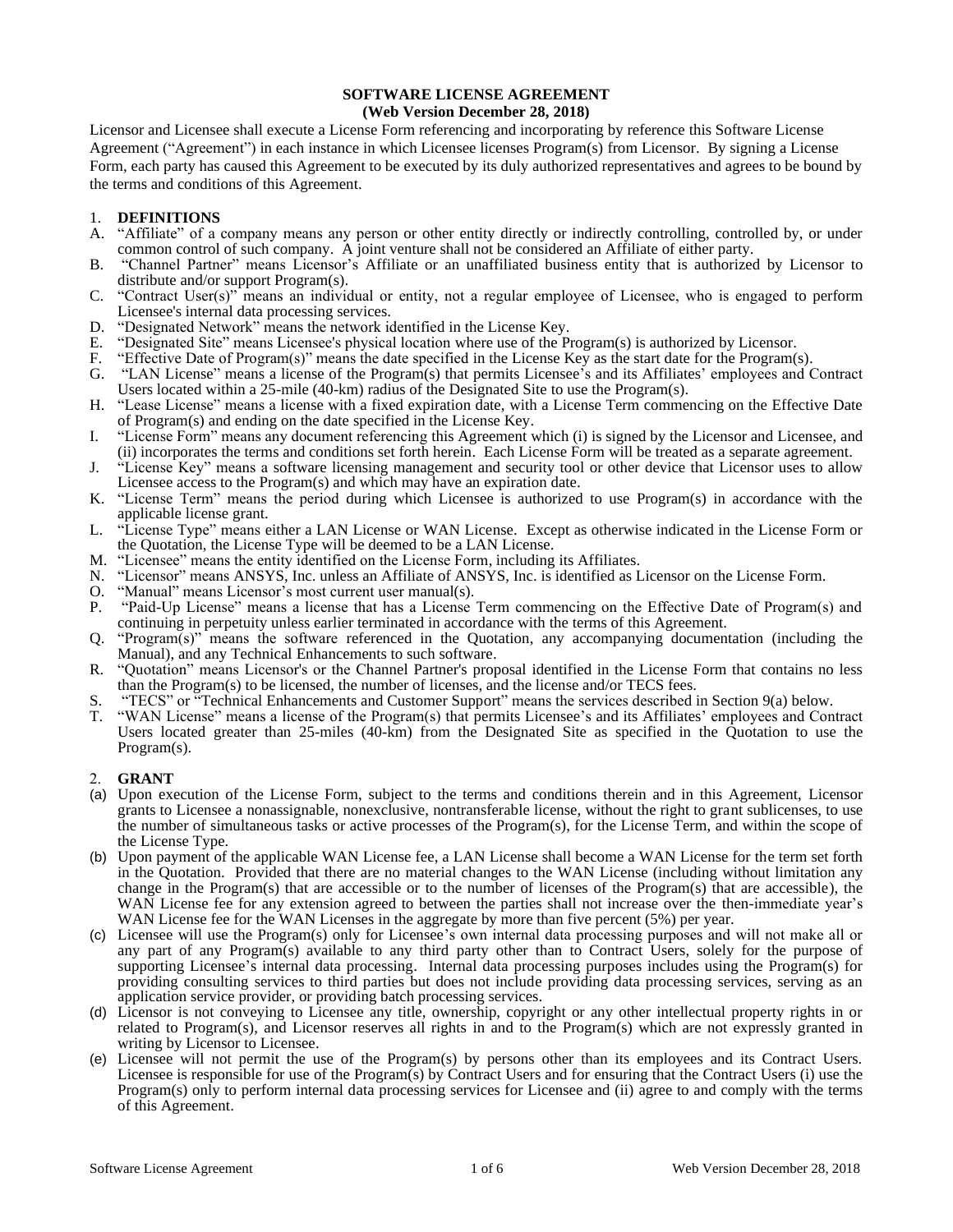- (f) For any WAN License, upon request by Licensor, Licensee agrees to submit a usage report once per year that identifies and lists the site locations, machine identifiers, time, date, and number of hours of access of all Program(s) per license of Program to Licensor within twenty days of Licensor's request for same.
- (g) Licensee is responsible for installation of the Program(s). Licensee may make copies of the Program(s) only as are necessary for Licensee's back-up or archival purposes. In no event will Licensee remove or modify any copyright notices or other proprietary markings contained within the Program(s) and will ensure that such notices are reproduced within all copies of the Program(s).
- (h) Licensor will provide Licensee access to the Program(s) via License Key(s). LICENSE KEYS MAY LIMIT THE PROGRAM(S)' USE AND REQUIRE LICENSEE TO OBTAIN NEW LICENSE KEYS FROM TIME TO TIME. For periods in which Licensee is entitled to receive TECS for a Program, Licensee may request, at no additional charge, three (3) replacement License Keys per TECS period for such Program(s) due to a change of the Designated Network. Licensor may charge an additional fee if Licensor agrees to provide replacement License Keys more than three time per TECS period or during periods in which Licensee is not entitled to receive TECS.
- (i) Licensee will not modify the License Key provided with the Program(s) in any way. Except as expressly permitted by this Section 2(d) or as required by local law, Licensee will not (and will not attempt to nor allow any third party to or attempt to) adapt, alter, amend, modify, reverse engineer, decompile, disassemble or decode the whole or any part of the Program(s) or translate the whole or any part of the Program(s) into another language. To the extent that local law expressly grants or requires Licensor to grant Licensee the right to decompile the Program(s) to obtain the information necessary to render the Program(s) interoperable with other computer programs used or to be created by Licensee, Licensor will make such information available to Licensee and Licensee will not decompile (or attempt to do so) the Program(s) without first requesting such information from Licensor. Licensor will have the right to impose reasonable conditions (such as the imposition of a reasonable fee) for making the information available. To ensure that Licensee receives the appropriate information, Licensee must first give Licensor sufficient details of Licensee's objectives and other software concerned. All requests for the appropriate information will be given by notice to be delivered in accordance with the terms of this Agreement. Licensee may not distribute the Program(s) (the whole or any part) to any third party (excluding Contract Users to the extent expressly permitted therein) or link or compile the Program(s) to or with any third-party software without Licensor's prior written permission, which consent Licensor may grant or withhold in its sole discretion.
- (j) Licensee acknowledges and agrees that the Program(s) are subject to U.S. laws and other applicable laws governing the export and/or re-export of Program(s) including, but not limited to, the Export Administration Regulations, regulations promulgating financial transaction restrictions administered by the Office of Foreign Asset Controls of the U.S. Department of the Treasury, the International Emergency Economic Powers Act, the United States Export Administration Act, the United States Trading with the Enemy Act, and all regulations, orders and licenses issued thereunder (collectively the "**Export Laws**"). Licensee warrants that it and its Contract Users are and will remain in compliance with all such Export Laws with respect to the Program(s) and acknowledges that Export Laws may change over time. Licensee additionally warrants that it has not been, and is not currently, debarred, suspended, prohibited or impaired from exporting, re-exporting, receiving, purchasing, procuring, or otherwise obtaining any product, commodity, or technical data regulated by any agency of the government of the United States. Licensee gives assurance that unless notice is given to Licensor, and prior authorization is obtained as required by the Export Laws, Licensee will not knowingly re-export, directly or indirectly, any Programs or any technical data transferred by Licensor to Licensee to any destination or person or entity in violation of the Export Laws or this Agreement.

# 3. **TERM AND TERMINATION**

- (a) Lease Licenses are non-cancelable by Licensee, will commence on the Effective Date of Program(s), and will have a License Term that ends as of the expiration date specified in the License Key. Except as set forth below, at the end of the then-current License Term, the Lease License will automatically renew at the renewal fees agreed between Licensee and either Licensor or Channel Partner, as applicable, for a renewal License Term equal to the duration of (as applicable) the immediately preceding License Term (provided that the term may be extended or shortened by mutual agreement in any given renewal term for that License Term in order to make the License Term coterminous with the term of other Lease Licenses or the TECS for Paid-Up Licenses licensed by Licensee). The Lease License will not renew if Licensee, Channel Partner, or Licensor gives prior notice of its intent to not renew. Licensee shall be deemed to have provided notice not to renew if Licensee does not issue a purchase order to Licensor or the Channel Partner for the Lease Licenses prior to the expiration of the then-current License Term. Licensor and Channel Partner shall be deemed to have provided notice not to renew if Licensor or Channel Partner does not provide a renewal Quotation for the Lease Licenses prior to the expiration of the then-current License Term. Lease Licenses that do not automatically renew but that are purchased in the same configuration within three (3) months of the expiration date of the Lease License shall not require a new License Form to be signed for such Lease License(s) as the terms of this Agreement will be deemed to continue to apply from the start date of such Lease License(s).
- (b) Licensor may terminate Lease License(s) if Licensee fails to pay the then-current license fees to the Channel Partner or Licensor, as applicable, within thirty (30) days of the due date for such payment. In the event a Lease License is terminated prior to the end of the term, no refund will be due to Licensee for any portion of the prepaid Lease License fee.
- (c) The license for a Paid-up License will commence on the Effective Date of Program(s) and will be perpetual unless terminated as provided in Section 3(d) below.
- (d) Licensor may immediately terminate this Agreement and any Program(s) license upon any of the following: (i) Licensee materially breaches any provision of this Agreement or a License Form and fails to cure such breach within thirty (30) days of notice of such breach from Licensor or Channel Partner, provided that Licensor may terminate this Agreement and any Program(s) licenses for any material breach by Licensee that is not capable of being cured; (ii) Licensee ceases to do business for any reason; (iii) Licensee has a receiver or administrator appointed over all or part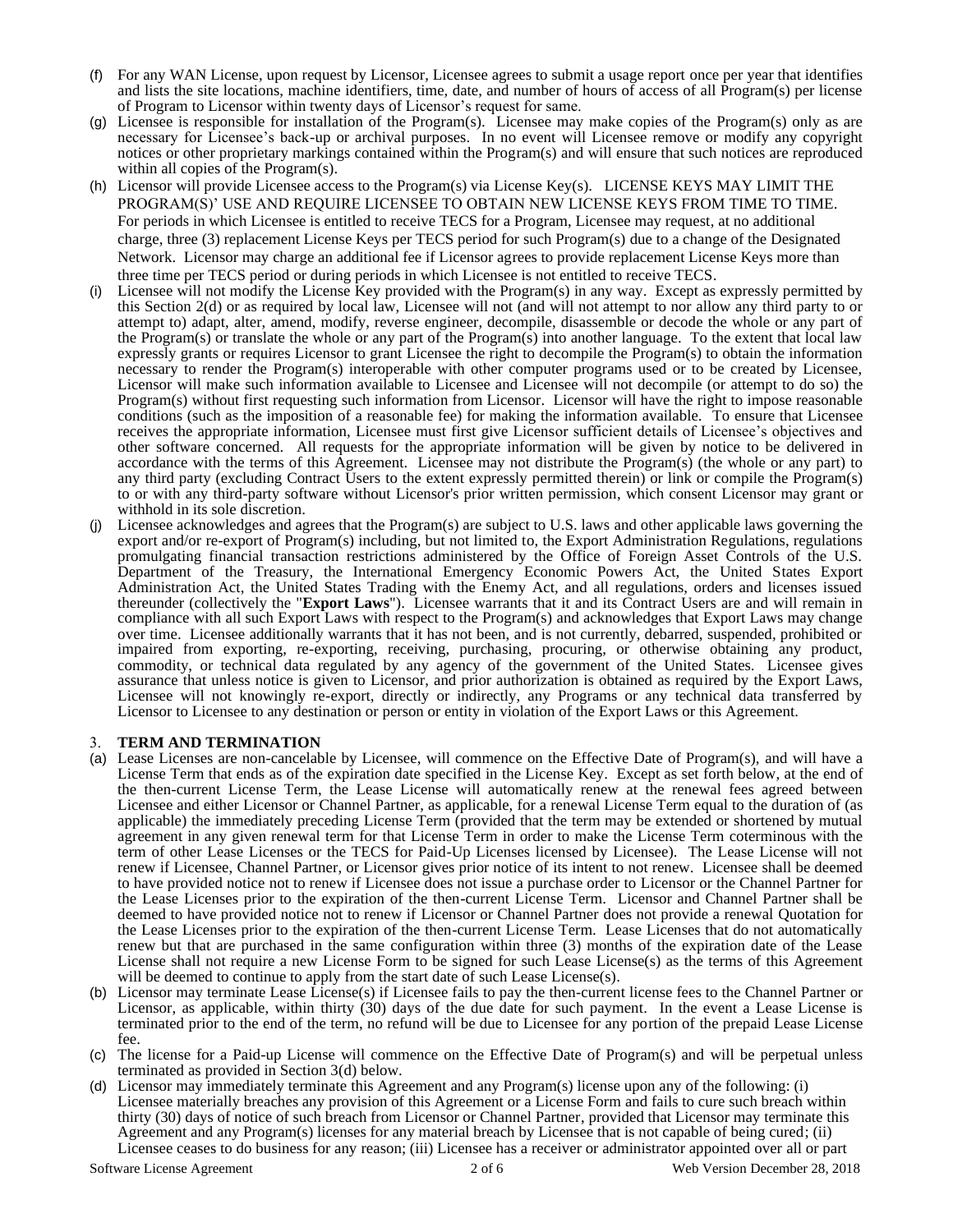of its assets; (iv) Licensee becomes subject to any bankruptcy, insolvency, reorganization, liquidation or other similar proceedings, which proceedings are not dismissed within fifteen (15) days thereafter; (v) the transfer of a majority of Licensee's assets or outstanding voting securities (including, without limitation, by way of merger of Licensee with or into any other person or entity), or the sale of Licensee's business, or any other transaction or series of related transactions in which the security holders of Licensee immediately prior to such transaction(s) do not hold at least a majority of the outstanding voting securities of Licensee immediately after the transaction(s); or (vi) any attempted assignment of this Agreement or License Form by Licensee without prior written approval by Licensor. Licensee may terminate this Agreement and any Lease License or TECS upon any of the following: (i) Licensor materially breaches any provision of this Agreement or a License Form and fails to cure such breach within thirty (30) days of notice of such breach from Licensee; or (ii) Licensor ceases to do business for any reason, in which event Licensor will refund to Licensee a pro rata portion of the amounts paid for such Lease Licenses or TECS. This Agreement may also be terminated by Licensor if pursuant to Section  $6(e)$ (iii) or  $7(a)$  all of Licensee's licenses of the Program(s) are terminated.

(e) If the license for Program(s) granted hereunder is terminated for any reason, Licensee will immediately uninstall the Program(s) from the computer(s) on which it is installed and will certify to Licensor in writing that the Program(s) is no longer installed and that all copies thereof have either been destroyed or returned to Licensor or the Channel Partner. Licensee will immediately return to Licensor or the Channel Partner any information or material provided to Licensee in connection with the Program(s), unless otherwise specified by Licensor or the Channel Partner.

# 4. **PAYMENT**

For sales of licenses of the Program(s) and/or TECS in which Licensor or its Affiliates will receive payment, Licensee or its Affiliate will pay the applicable fees within thirty (30) days from the date of the invoice from Licensor or its Affiliate. For any late payment, Licensor or its Affiliate (as applicable) may charge Licensee interest in an amount equal to the lesser of 1.5% per month of the unpaid balance or the greatest amount legally permitted. For sales of licenses of the Program(s) and/or TECS in which Channel Partners that are not Affiliates of Licensor will receive payment, Licensee or its Affiliates will pay the applicable fees within thirty (30) days of receipt of an invoice from such Channel Partner unless otherwise agreed. License fees and TECS fees quoted to Licensee are exclusive of all value added taxes, sales taxes, use taxes, and the like. Licensee will pay all taxes associated with the transaction, exclusive of any tax based on the income of Licensor or the Channel Partner. Licensee must provide a valid tax exemption certificate if claiming a tax exemption.

# 5. **CONFIDENTIAL INFORMATION**

- (a) Licensee acknowledges that the Program(s) embodies confidential and proprietary information, including trade secrets, owned or licensed by Licensor or its Affiliates (the "Program Confidential Information").
- (b) Excluding the Program(s) and the Program Confidential Information, the parties agree that any other information disclosed by one party (the "Disclosing Party") to the other party (the "Receiving Party") under this Agreement that is marked or identified as confidential or given the nature of the information or circumstances surrounding disclosure should reasonably be understood to be confidential ("Other Confidential Information") and, together with the Program Confidential Information, ("Confidential Information") will remain the property of the Disclosing Party. Any information relating to Licensor's, its Affiliates', technology suppliers', or Channel Partner's or to Licensee's or its Affiliates' business plans, strategies, technology, research and development, current and prospective customers, billing records, and products or services will be deemed Confidential Information even if not explicitly marked or identified. The Receiving Party will protect the Confidential Information from disclosure to others using no less than a reasonable degree of care. The Receiving Party agrees that it will not (i) use the Disclosing Party's Confidential Information in any way, for its own account or the account of any third party, except for the exercise of its rights and performance of its obligations under this Agreement, or (ii) disclose any such Confidential Information, other than furnishing such Confidential Information to (a) its employees, Affiliates, Channel Partners and consultants who are required to have access to such Confidential Information in connection with the exercise of its rights and performance of its obligations under this Agreement; and (b) professional advisers and, in the case of Licensor, technology suppliers (solely for support purposes); provided that such employees, Affiliates, consultants, Channel Partners, professional advisers and technology suppliers are bound to protect the Confidential Information from unauthorized use and disclosure consistent with these terms.
- (c) The obligations of Section 5(b) will not extend to any information that the Receiving Party can demonstrate with competent evidence:
	- (i) is or becomes publicly known through no fault of the Receiving Party;

(ii) was possessed by the Receiving Party free of any obligation of confidentiality prior to receipt from the Disclosing Party;

(iii) is independently developed by the Receiving Party without use of the Disclosing Party's Confidential Information;

(iv) is rightfully obtained by the Receiving Party from third parties authorized to make such disclosure without restriction; or

(v) is identified as no longer confidential by the Disclosing Party.

- (d) The Receiving Party may disclose Confidential Information to the extent required by law, regulation or court order, provided that (i) the Receiving Party makes reasonable efforts to notify Disclosing Party in writing prior to disclosing the Confidential Information and takes reasonable steps to obtain protective treatment of the Confidential Information; and (ii) any information so disclosed shall continue to be treated as Confidential Information between the Receiving Party and Disclosing Party.
- (e) Receiving Party has the burden of proving the exceptions in section 5(c) above.
- (f) The obligations of the parties respecting Other Confidential Information will survive for a period of three (3) years from the date of the first disclosure of such Other Confidential Information.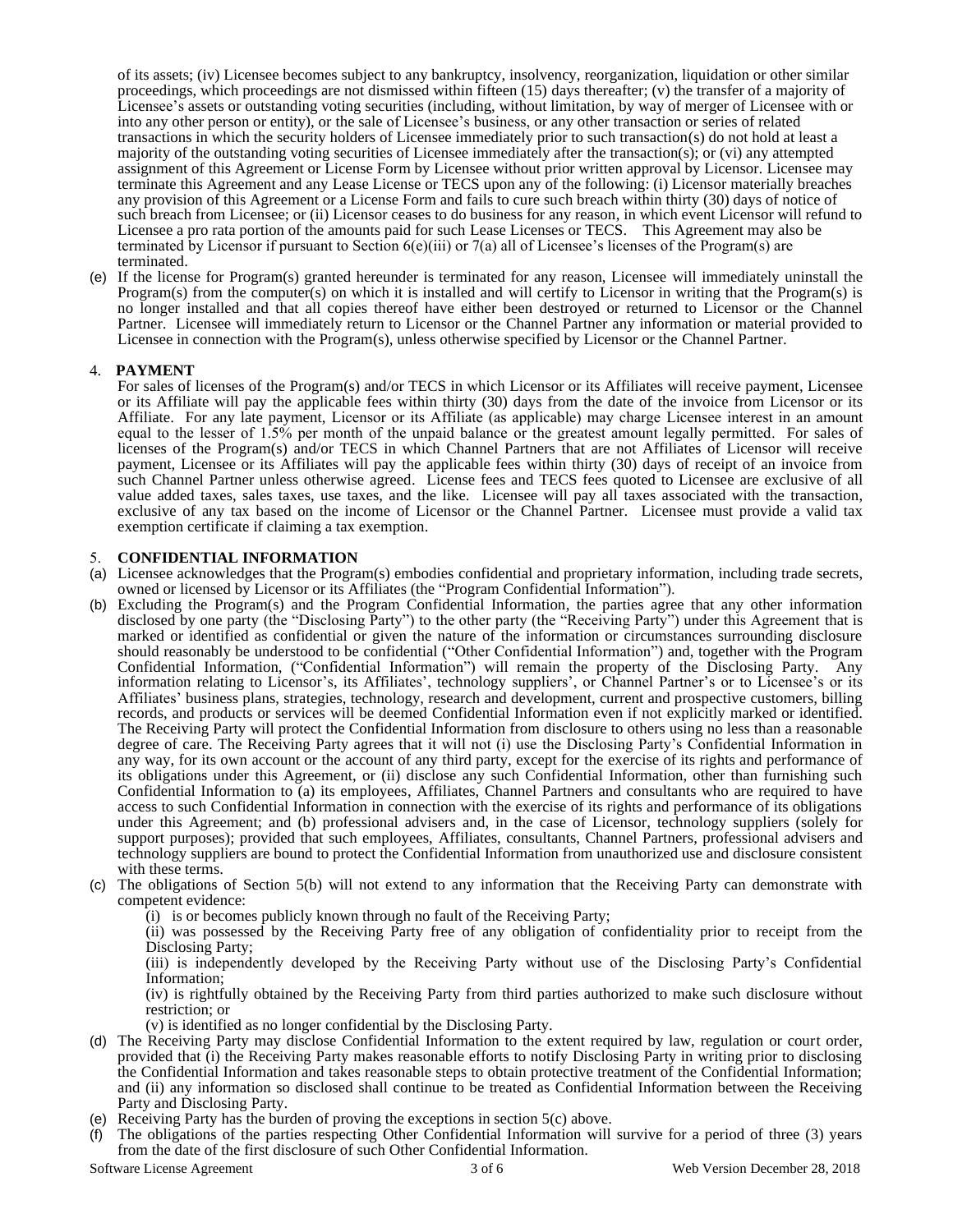(g) If the parties have separately entered into a confidentiality agreement regarding the exchange of Other Confidential Information in connection with this Agreement, then the terms of that separate confidentiality agreement will govern the disclosure and use of Other Confidential Information between the parties and not this Section 5. Any existing confidentiality agreements between the parties will remain in full force and effect and will not be varied by the terms of this Section 5.

# 6. **WARRANTIES; LIMITATION OF REMEDY**

- (a) Licensor warrants to Licensee that the Program(s) will perform in all material respects as specified in the Manual applicable to the Program(s) for the longer of ninety  $(90)$  days from the Effective Date of Program(s), the License Term of the Lease License, or for the period during which Licensee has purchased TECS for the Paid-Up License. The warranty provided in this Section 6 will only apply to the two (2) most current releases of the Program(s). This warranty will not apply if Licensor has notified Licensee in writing that Licensor no longer supports the operating system version on which such Program(s) is licensed.
- (b) Licensor, its Affiliates, Channel Partners and technology suppliers do not warrant the accuracy or applicability of the results obtained from the use of the Program(s). No other documents or oral conversations, statements or representations will be offered by Licensee as evidence to explain, expand, alter, add to or invalidate the express warranty set forth above.
- (c) The warranty set forth herein is the sole warranty provided to Licensee and extends only to Licensee itself. Licensor, its Affiliates, Channel Partners and technology suppliers will not be responsible for any breach of warranty caused by (i) modifications (or attempted modifications) to the Program(s) made by or on behalf of Licensee, (ii) any combination of the Program(s) with any other software, excluding any operating systems for which the Program(s) are licensed to be used, (iii) any use of the Program(s) other than on the Designated Network, or (iv) use of other than the most current release of the Program(s).
- (d) THE EXPRESS WARRANTY SET FORTH IN SECTION 6(a) OF THIS AGREEMENT IS IN LIEU OF, AND LICENSOR, ITS AFFILIATES, CHANNEL PARTNERS AND TECHNOLOGY SUPPLIERS DISCLAIM ANY AND ALL OTHER WARRANTIES, CONDITIONS, OR REPRESENTATIONS (EXPRESS OR IMPLIED, ORAL OR WRITTEN), WITH RESPECT TO THE PROGRAM(S) OR ANY PART THEREOF, INCLUDING BUT NOT LIMITED TO ANY AND ALL IMPLIED WARRANTIES OR CONDITIONS OF TITLE, NON-INFRINGEMENT, MERCHANTABILITY, OR FITNESS OR SUITABILITY FOR ANY PURPOSE (whether or not Licensor, its Affiliates, Channel Partners and/or its technology suppliers know, have reason to know, have been advised of, or are otherwise in fact aware of any such purpose), whether alleged to arise by law, by reason of custom or usage in the trade, or by course of dealing. In addition, Licensor, its Affiliates, Channel Partners and technology suppliers expressly disclaim any warranty or representation to any person other than Licensee with respect to the Program(s) or any part thereof.
- (e) If the Program(s) fails to perform in all material respects as warranted in this Agreement, Licensee's sole remedy will be for Licensor, at Licensor's option, to:
	- (i) Provide a correction or work-around to correct the breach;
	- (ii) Modify the Program(s) to conform substantially to the Manual; or
	- (iii) If neither (i) nor (ii) are commercially feasible, terminate the license for that Program(s) and/or this Agreement and require Licensee to return the Program(s) to Licensor, in which event Licensor will refund to Licensee a pro rata portion of the amounts paid for such Program(s). For a Paid-Up License, such pro rata calculation will be based on straight-line depreciation over a 36-month period following the applicable delivery date.

#### (f) **LICENSEE'S REMEDIES AS SET FORTH IN THIS SECTION ARE THE SOLE AND EXCLUSIVE REMEDIES TO WHICH LICENSEE IS ENTITLED FOR BREACH OF WARRANTY.**

# 7. **INDEMNIFICATION**

- (a) Licensor will defend at its expense any claim, suit or proceeding (each, a "Claim") brought against Licensee by any third party to the extent such Claim asserts that the Program(s) infringes or misappropriates the third party's patent, copyright, trade secret or trademark ("Infringement Claim"). Licensor will pay all costs and damages finally awarded against Licensee by a court of competent jurisdiction or any settlement amounts finally agreed to by Licensor as a result of any such Infringement Claim; provided, however, that Licensee (i) promptly notifies Licensor in writing of such Infringement Claim; (ii) promptly gives Licensor the right to control and direct the investigation, preparation, defense and settlement of such Infringement Claim, with counsel of Licensor's own choosing (provided that Licensee will have the right to reasonably participate, at its own expense, in the defense of any such Infringement Claim); and (iii) gives assistance and full cooperation for the defense of same. Licensor may, at its option, as a way of remedying any Infringement Claim or potential Infringement Claim, (i) replace or modify the Program(s) so as to avoid infringement, (ii) procure the right for Licensee to continue the use of the Program(s), or (iii) if neither (i) nor (ii) are commercially feasible, Licensor may terminate any licenses to the Program(s) and/or this Agreement and require Licensee to return the Program(s) to Licensor, in which event Licensor will refund to Licensee a pro rata portion of the amounts paid for such Program(s). For a Paid-Up License, such pro rata calculation will be based on straight-line depreciation over a 36-month period following the applicable delivery date.
- (b) This indemnity will not apply to any Infringement Claim based upon or arising from (i) use of the Program(s) in a manner for which it was not designed or not in accordance with the Manual, (ii) use of the Program(s), when use of a subsequent software release that Licensor has made commercially available would have avoided such infringement; (iii) any combination of the Program(s) with any other software, excluding any operating system for which the Program(s) are licensed to be used or (iv) Licensee's continued use of the Program(s) subsequent to receipt of notice of any claimed infringement. This Section 7 is Licensee's sole and exclusive remedy and sets forth Licensor's entire liability and obligations with respect to any Infringement Claim.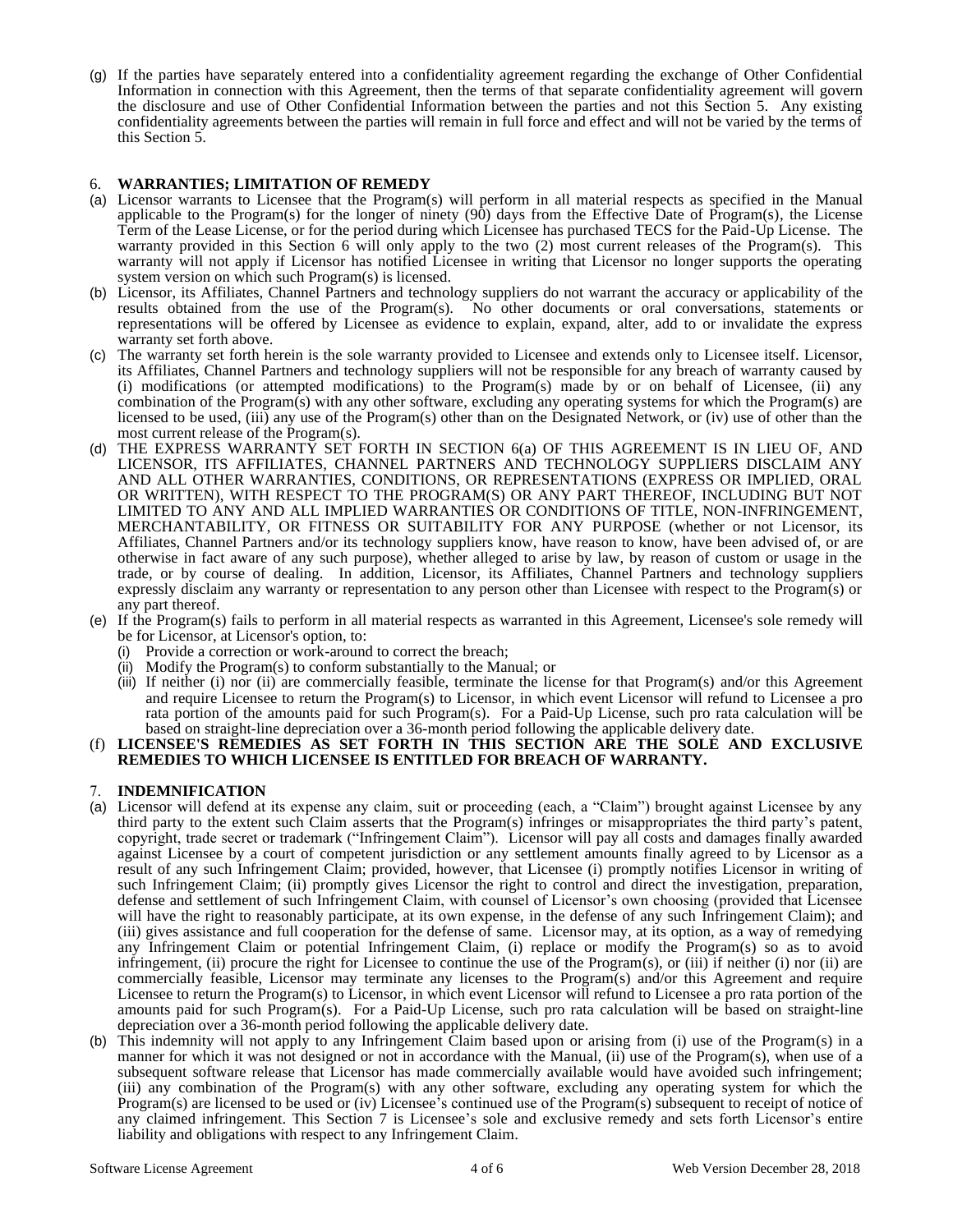(c) For the purposes of Section 8(a), all damages awarded against Licensee or settlement amounts agreed to by Licensor in connection with Licensor's indemnification obligations set forth in Section 7(a) will be treated as direct damages, regardless of the characterization of any such damages in any such award or settlement

# 8. **LIMITATION OF LIABILITY AND INDEMNITY**

- (a) **TO THE MAXIMUM EXTENT PERMITTED BY LAW, LICENSOR, ITS AFFILIATES, CHANNEL PARTNERS AND TECHNOLOGY SUPPLIERS WILL NOT BE LIABLE TO LICENSEE OR ANY OTHER PARTY FOR ANY INDIRECT, SPECIAL, PUNITIVE, CONSEQUENTIAL, EXEMPLARY OR INCIDENTAL DAMAGES OR LOSSES.** Except for Licensor's obligations set forth in Section 7(a) and for Licensor's material breach of Section 5, in no event will Licensor's, its Affiliates', Channel Partners' and technology suppliers' aggregate liability to Licensee exceed, in the case of a Paid-Up License, the license fee initially paid for such Paid-Up License (not including any TECS fees or other fees) or, in the case of a Lease License, the License Fee paid for such Lease License during the preceding twelve (12) months. Licensee acknowledges that given all the circumstances, the limits on Licensor's liability are reasonable because of, among other things, the likelihood that without those limitations the amount of damages awardable to Licensee for a breach by Licensor or Channel Partner of this Agreement may be disproportionately greater than the license fees paid or payable for the Program(s). For the avoidance of doubt, Licensee is entirely responsible for keeping full back up copies of its software, data and database configurations in accordance with best industry practice. The foregoing limitations of liability apply regardless of whether the parties have been advised of the likelihood of such damages or losses and regardless of the theory of liability.
- (b) Each of Licensor's Affiliates, Channel Partners and technology suppliers may rely upon and enforce the exclusions and restrictions of liability in this Section 8 in that entity's own name and for that entity's own benefit against Licensee and its Affiliates solely as it relates to liability arising against such parties under this Agreement.
- (c) Notwithstanding anything to the contrary in this Agreement, Licensor does not limit its liability (if any) to Licensee for any matter which it would be illegal for Licensor to exclude or to attempt to exclude its liability, but nothing in this clause confers any right or remedy upon the other party to which it would not otherwise be entitled.
- (d) The Program(s) is a mathematical analysis tool intended to assist Licensee in Licensee's development and design processes and requires considerable skill and judgment for its correct use and for the interpretation of the computed results. The Program(s) is not intended to be nor is it a substitute for rigorous and comprehensive prototype or other testing by Licensee of products prior to production and sale.

# 9. **TECHNICAL ENHANCEMENTS AND CUSTOMER SUPPORT (TECS)**

- (a) TECS will consist of (i) reasonable telephone, e-mail or web-based support respecting the use of the Program(s) ("Customer Support"); and (ii) Program releases or corrections provided by Licensor without additional charge to TECS customers generally ("Technical Enhancements"). Customer Support will be provided by Licensor, its Affiliate or Channel Partner (as applicable). Technical Enhancements will be provided by Licensor at such times as determined solely by Licensor.
- (b) For a Lease License, TECS is included as part of the Lease License fee.
- (c) For a Paid-up License, installation support will be provided without charge for thirty (30) days from the Effective Date of Program. For Paid-up Licenses currently on TECS, Licensor or Channel Partner will provide TECS. Except as set forth below, at the end of the then-current TECS period, TECS will automatically renew at the prior year's TECS rate plus an increase consistent with the increase in the price of the associated Program(s) for a renewal term of a like duration. TECS will not renew if Licensee, Channel Partner, or Licensor gives prior notice of its intent to not renew. Licensee shall be deemed to have provided notice not to renew if Licensee does not issue a purchase order to Licensor or the Channel Partner for TECS prior to the expiration of the then-current TECS period. Licensor and Channel Partner shall be deemed to have provided notice not to renew if Licensor or Channel Partner does not provide a renewal Quotation for TECS prior to the expiration of the then-current TECS period. TECS that does not automatically renew but that is purchased in the same configuration within three (3) within three (3) months of the expiration date of the last TECS period shall not require a new License Form to be signed for such TECS as the terms of this Agreement will be deemed to continue to apply from the new start date of such TECS. Except as specifically set forth in this Agreement, if TECS is terminated prior to the end of the term, Licensee shall not be entitled to any refund for any portion of the prepaid TECS fee.
- (d) For any WAN License, Licensor or its Channel Partners shall provide TECS to the Designated Site and any other Licensee site identified in the Quotation as being entitled to receive TECS. Provided that there are no material changes to the WAN License (including any change in the Program(s) that are accessible or to the number of licenses of the Program(s) that are accessible), the TECS fee for any extension agreed to between the parties shall not increase over the then-immediate year's TECS Fee for the WAN Licenses in the aggregate by more than five percent (5%) per year.
- (e) Licensor and the Channel Partner have no obligation to provide TECS: (i) for other than the two most recent commercially available releases of each Program(s); (ii) for any Program(s) that have been altered, damaged or modified by Licensee or on Licensee's behalf; (iii) for any applications, models or other customizations provided by Licensor or Channel Partner as part of a consulting services engagement; or (iv) for any problems caused by Licensee's negligence or use of the Program(s) other than in accordance with the Manual and this Agreement.
- (f) If TECS on a Program license is discontinued by Licensee for more than three (3) months, Licensor shall have no obligation to permit reinstatement of TECS on such Program license. Except as otherwise agreed between the parties, Licensor's election to permit reinstatement shall be subject to Licensor's then-current TECS reinstatement policy.